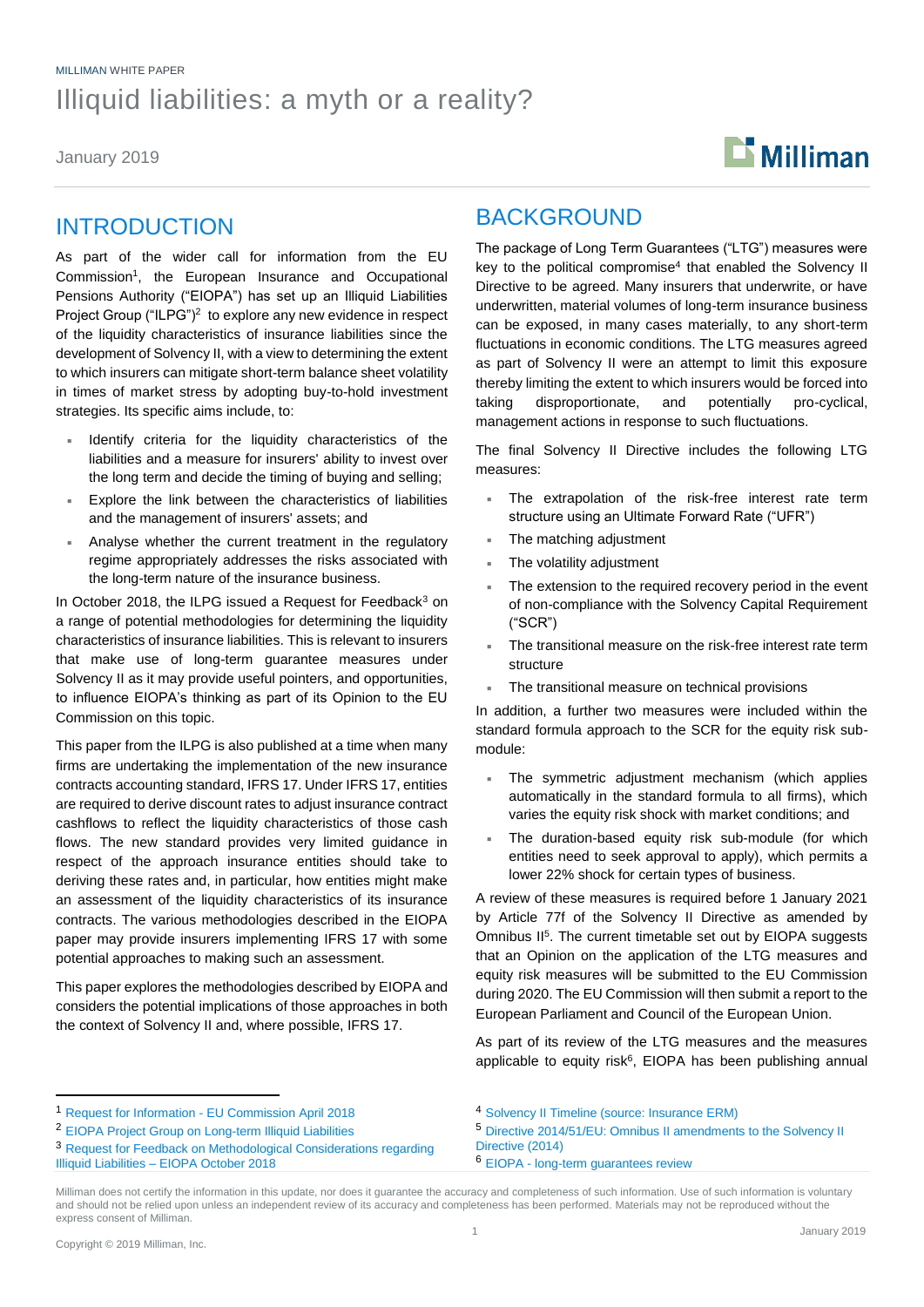reports, which largely focus on the uptake and impact of the different options, the most recent of which was published in December 2018<sup>7</sup>.

It appears that, in general, the uptake of the LTG measures and measures applicable to equity risk is reducing. For example, the total number of entities electing to apply a volatility adjustment fell by 34 relative to the previous year.

It also outlines, as with previous years, that the level of take-up of certain of the measures is very low. In particular:

- The duration-based equity sub-module is used by just one entity across the whole of the EU;
- The transitional measure on the risk-free interest rate term structure is used by only 7 entities in the EU; the alternative transitional measure on technical provisions is much more popular.
- The matching adjustment also has a modest level of takeup and is applied exclusively by entities from the UK and (for legacy business only) Spain.

The low level of take-up of some of these measures may be used as evidence to support potential arguments to remove them from the Directive as part of the review process. Furthermore, in light of Brexit, any argument to make material changes to, or remove, the matching adjustment may be strengthened.

Further, the LTG package was motivated by a desire to "avoid artificial volatility of technical provisions and eligible own funds" and "prevent pro-cyclical investment behaviour"<sup>8</sup> . In other words, it was designed to achieve a particular effect. Less emphasis was placed, at the time, on the theoretical justification for the measures adopted, in what is intended to be a market consistent regime. EIOPA's review could therefore provide a basis for a stronger theoretical underpinning of the Solvency II framework, particularly by increasing the objectivity involved in assessing the actual liquidity characteristics of liabilities, and by providing a more rigorous understanding of the consequent investment behaviour of insurers.

#### **INSURERS AS LONG-TERM INVESTORS AND PROVIDERS OF LONG-TERM GUARANTEES**

Given the nature of many long-term insurance contracts, insurers (and in particular, life insurers), require long-term assets to match their liabilities. Where those liabilities are "illiquid", such that they have relatively predictable cash flow profiles, insurers can invest in such a manner that recognises that a forced sale of assets, in most cases, would not be required. The insurer can then, potentially, benefit from the risk premiums that can be available to long-term investors, typically called an illiquidity premium.

Furthermore, the insurer is not economically exposed to shortterm fluctuations in the price of those assets, as it has no intention or need to sell them, albeit the insurer is exposed to changes in the fundamental value of the cashflows on the assets, for example an increased probability of defaults.

One way in which short-term balance sheet volatility can be reduced or mitigated in such circumstances is to reflect an illiquidity premium in the discount rate applied to the liability cash flows.

From a Solvency II perspective, the commercial (and political) desire to "avoid artificial volatility of technical provisions and eligible own funds" and "prevent pro-cyclical investment behaviour"<sup>9</sup> was very much the driving force behind the LTG package generally, and specifically the matching adjustment and volatility adjustment. Whether or not the application of such an "illiquidity premium" was fully consistent with a marketconsistent approach to liability valuation may not have been considered with the same level of scrutiny. EIOPA's review could provide a basis for giving the Solvency II framework a stronger theoretical underpinning, particularly by reference to the actual liquidity characteristics and consequent investment behaviour of insurers.

Under Solvency II, the matching adjustment is the mechanism by which insurers can increase the discount rates applied to eligible portfolios of long-term insurance business to reflect the illiquidity characteristics of the eligible backing assets that satisfy strict cash flow matching requirements.

In IFRS 17, such an illiquidity premium is permitted; however, the extent to which this premium can be applied is determined by the liquidity characteristics of the liabilities, rather than any illiquidity premium that may be available on the backing assets. For some insurance products, in particular those that may be considered to be highly illiquid, such as an annuity contract, the liquidity characteristics of the cash flow matched backing assets may be deemed to be the same as those of the liabilities; however, for many other insurance products an assessment of the liquidity characteristics of the insurance contract may not be as straightforward.

Application of the matching adjustment under Solvency II is not compulsory, rather it must be applied for from the relevant regulatory authority. Given the take-up of the measure, to any material extent, has only been from life insurers in the UK and (for legacy contracts) Spain, the concept of assessing, or deriving, a liquidity adjustment to the discount rate may well be an unfamiliar concept for many insurers. By contrast, under IFRS 17, the application of an illiquidity premium is a requirement rather than an electable option.

<sup>9</sup> Omnibus II Directive, recitals 30 and 32

<sup>7</sup> EIOPA – [long-term guarantees report 2018](https://eiopa.europa.eu/Publications/Reports/2018-12-18%20_LTG%20AnnualReport2018.pdf)

<sup>8</sup> Omnibus II Directive, recitals 30 and 32

Milliman does not certify the information in this update, nor does it guarantee the accuracy and completeness of such information. Use of such information is voluntary and should not be relied upon unless an independent review of its accuracy and completeness has been performed. Materials may not be reproduced without the express consent of Milliman.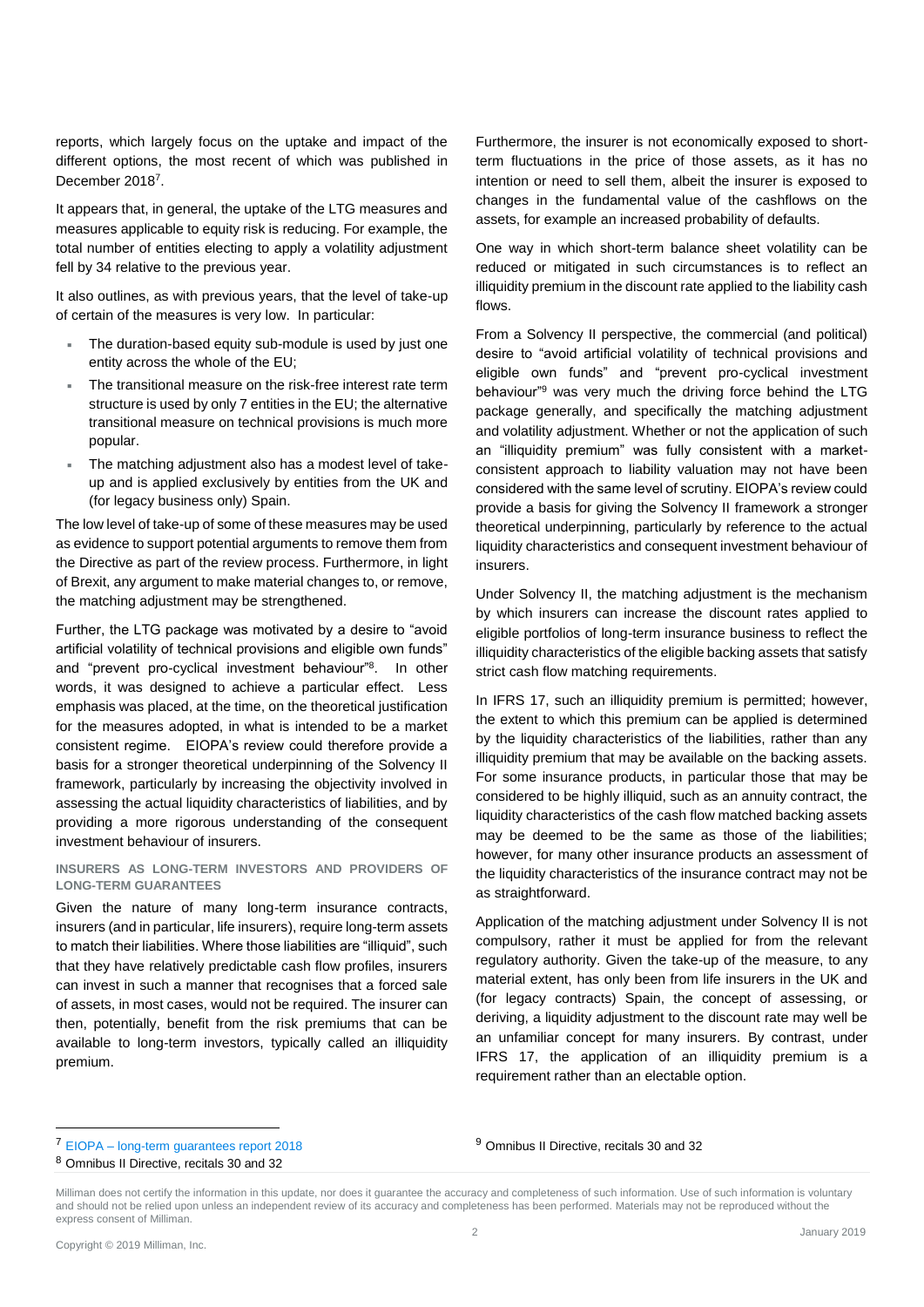# LIQUIDITY OF INSURANCE LIABILITIES

There are many factors that could be considered when making an assessment of the liquidity of insurance contracts.

One of the key factors to determining the extent to which an insurance liability can be considered liquid is the ability of a policyholder to exit a contract without significant loss in value of the contract or significant risk of a loss in value in the contract. The exit of a contract by a policyholder can impact its liquidity in two ways:

- Higher or lower surrender rates can lengthen or shorten the duration of the liability cashflows thereby altering the period of time for which an illiquidity premium may be earned; and
- Where there is uncertainty around the surrender experience this can effect whether any illiquidity premium could be earned at all.

The following factors were outlined by the EU Commission in its request for information that it wanted EIOPA to take into account when making its assessment:

- Any contractual options to (partially) surrender an insurance contract prior to maturity;
- Any related contractual penalties that would apply in the event of (partial) surrender;
- Any related tax incentives that the holder of an insurance contract may be able to benefit from in the event of a (partial) surrender;
- The coverage of any biometrical risks; and
- The average duration of the insurance contracts in practice.

Consequently, in its Request for Feedback, EIOPA analyses the predictability and time horizon of insurance contract liabilities using the following three key features:

- The terms and conditions of the insurance contracts (e.g. cancellation rights of the policyholder);
- The duration of the insurance contract liabilities in both normal, and stressed, market conditions; and
- The sensitivity of the liability cash flows when exposed to stressed conditions.

One further factor to consider when assessing the liquidity of insurance contract liabilities relates to the financial position of the insurance entity and the risk of higher surrender rates following a deterioration in financial strength. The EIOPA paper notes this point but it also recognises that if it was determined that insurance contract liabilities become more liquid in times of stress, this could result in pro-cyclical behaviour in that a lower discount rate would be applied to the liability cash flows and hence the liabilities of the insurer would increase at a time when the entity is under financial pressure.

The following sections describe EIOPA's analysis of each of the three features described above, in turn.

**TERMS AND CONDITIONS OF THE CONTRACT**

Based on the data that the ILPG has received, it suggests analysing the cancellation rights of insurance contracts by separating them into three distinct buckets:

- 1. Insurance contracts that do not permit early surrender or cancellation (i.e. lapse);
- 2. Insurance contracts that do permit early lapse but for which the insurance entity is not exposed to the lapse risk since the value paid upon a lapse event cannot, under the terms of the contract, exceed the realised value of the assets underlying the contract; and
- 3. Insurance contracts that do permit early lapse and for which the insurance entity is exposed to the lapse risk.

Under the first two buckets, the insurance entity is not exposed to the risk of a forced sale at times when markets are depressed. However, the EIOPA analysis indicates that the considerable majority of insurers' insurance contracts fall within the third bucket (approximately 70%). The other two buckets represents the remaining 30%, with 21% and 9% respectively.

For the third bucket, the EIOPA analysis does not consider in any particular detail the different disincentives that may exist that may discourage policyholders from lapsing their contracts early but it does set out three broad categories to consider: i) no disincentive, ii) a lapse discount (i.e. a surrender penalty) or iii) other.

Although not specifically mentioned, category iii) could include fiscal incentives such as favourable tax treatment or the presence of profit participation.

EIOPA notes that, at a very high level, from the data received there was no particular difference in the realised surrender rates across the three categories.

A similar exercise was undertaken when developing the illiquidity premium for the purposes of Solvency II in the QIS 5 study<sup>10</sup> (which evolved into what is now known as the matching adjustment). For the purposes of comparison, the output of the QIS 5 study was to apply a proportion of the illiquidity premium that existed on the backing assets based on the assumed degree of liquidity of the insurance liabilities. In particular, the following three categories were considered:

 100% of the illiquidity premium for insurance contract liabilities satisfying the following conditions:

<sup>10</sup> [QIS 5 technical specifications](https://eiopa.europa.eu/Publications/QIS/QIS5-technical_specifications_20100706.pdf)

Milliman does not certify the information in this update, nor does it guarantee the accuracy and completeness of such information. Use of such information is voluntary and should not be relied upon unless an independent review of its accuracy and completeness has been performed. Materials may not be reproduced without the express consent of Milliman.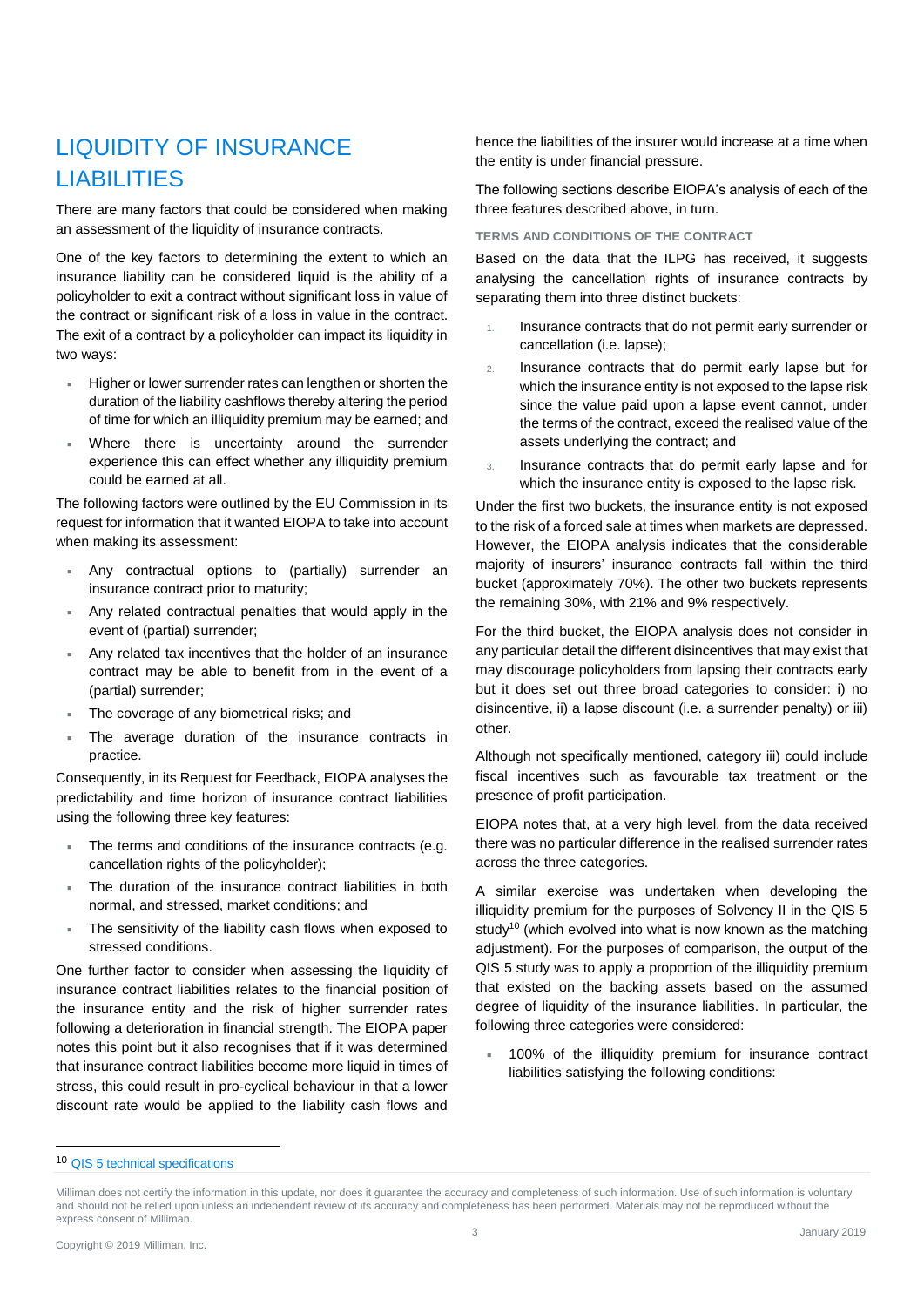- The only underwriting risks to which the insurance entity was exposed as a result of underwriting the contract was longevity and expense risk;
- The insurance entity did not bear any risk in the case of any form of lapse; and
- The premium payments had already been paid and no incoming cash flows were allowed for in the technical provisions in respect of the insurance contracts.
- 75% of the illiquidity premium for insurance contract liabilities satisfying the following condition:
	- All life insurance contracts that provide the policyholder with any form of profit participation.
- 50% of the illiquidity premium for insurance contract liabilities satisfying the following condition:
	- Any other insurance contract liabilities.

In the final LTG package under Solvency II, the illiquidity premium was superseded by two separate measures that both require regulatory approval by local supervisors:

- The matching adjustment that could only be applied for a very restricted class of assets and liabilities (essentially the conditions for the 100% category described above as well as specific requirements regarding asset-liability matching); and
- The volatility adjustment which could be potentially applied to any line of business, irrespective of the liquidity characteristics.

Ultimately the approach considered within the QIS 5 study was not adopted in the final Solvency II Directive. However, an approach where a proportion of the illiquidity premium calculated on a reference portfolio that represents the similarity of the liquidity characteristics of the liability cash flows and the assets in the reference portfolio is applied to the insurance contract liability cash flows may satisfy the requirements of IFRS 17. Further entity-specific analysis would likely be required to determine the proportions to apply.

### **DURATION OF INSURANCE LIABILITIES IN NORMAL AND STRESSED MARKET CONDITIONS**

Another metric by which the liquidity characteristics of insurance contracts could be assessed is the duration of the insurance contract cash flows. The EIOPA analysis suggests considering the duration in normal market conditions but also the change in the duration during stressed market conditions. The duration measure suggested by EIOPA is the Macaulay duration, which is effectively a weighted average of the expected timing of the cash flows where the weights assigned to the timing of each cash flow are determined as the discounted value of each cash flow as a proportion of the sum of the discounted value of all of the cash flows.

If the duration falls materially under stress this could be an indicator that the insurance contracts are not as illiquid as insurance contract liabilities under which the duration remains materially the same under stress, as the policyholder would be expecting to receive their benefits sooner under such conditions.

Further thought should be given to whether there are any embedded options or guarantees in the insurance contracts and the impact these may have on the duration of the liabilities. Should the policyholder decide to exercise a guaranteed annuity option, for example, the duration of the liabilities would be expected to increase materially. Conversely, exercising a surrender option could materially reduce the duration of the insurance liabilities. For such circumstances, the EIOPA analysis instead suggests considering an option-adjusted duration (or effective duration) which is commonly used for calculating the duration of callable bonds.

The analysis produced by EIOPA is limited by the availability of product-specific information since annual disclosures report by broad line of business rather than individual product line. However, for the purposes of IFRS 17, insurers will have more detailed data with which to make this assessment.

#### **SENSITIVITY OF LIABILITY CASHFLOWS WHEN EXPOSED TO STRESS CONDITIONS**

Another method for assessing the liquidity of insurance contracts is to consider the sensitivity of the insurance contract cash flows under a range of different stress conditions to determine whether any particular part of the liabilities are unaffected by such conditions and are therefore more predictable. EIOPA describes two methods by which this predictable part of the liabilities could be identified from stress scenario results and also comments on the impact of allowing for the effect of discounting when performing this assessment, in particular, whether longerduration cash flows should have a smaller impact on the predictable part than shorter-duration cash flows.

Whether to apply univariate or multivariate stress scenarios as part of this assessment is commented on by EIOPA and in particular, EIOPA notes that constructing multivariate stress scenarios can be complex. The EIOPA analysis suggests considering the Solvency II standard formula univariate stress scenarios and complementing them with additional scenarios to determine the sensitivity. It proposes the following scenarios:

- mortality scenarios (up, down, alternative rates, 100% mortality)
- longevity scenarios (up, down, alternative rates)
- lapse scenarios (mass lapse, permanent up, permanent down, 100% lapse where applicable)
- disability / morbidity scenarios
- reserve risk scenarios
- market scenarios (interest rate, spread widening and equity)

Typically, and certainly under the standard formula calculation under Solvency II, these stress tests are calibrated to a 1 year time horizon, including changes to future expectations, rather

Milliman does not certify the information in this update, nor does it guarantee the accuracy and completeness of such information. Use of such information is voluntary and should not be relied upon unless an independent review of its accuracy and completeness has been performed. Materials may not be reproduced without the express consent of Milliman.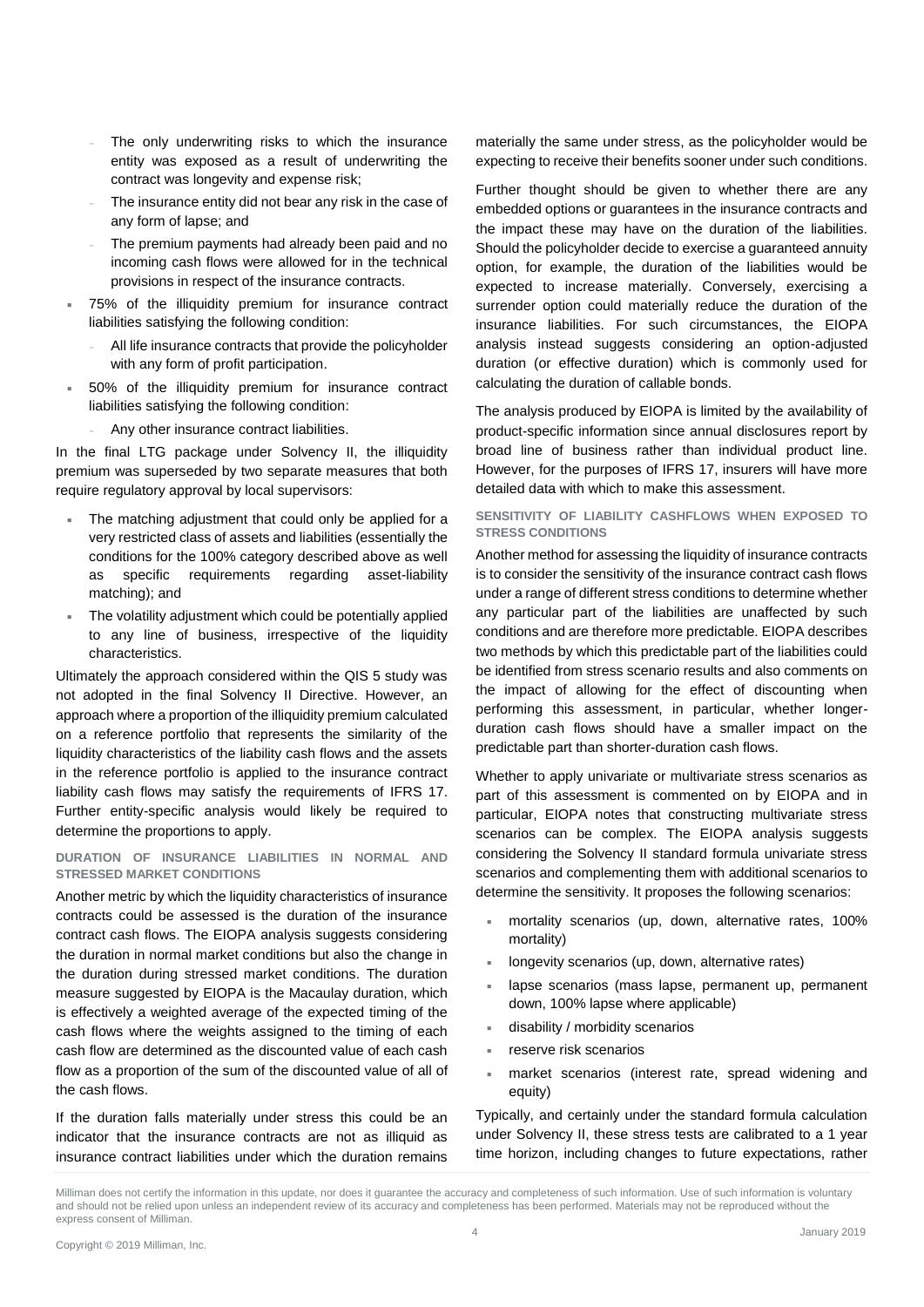than to changes emerging to cash flows over the full run-off of the liabilities. EIOPA points out that one limitation of such an approach is the need to determine the liquidity characteristics of cash flows far into the future and therefore that a consideration of the ultimate volatility of those cash flows over the full term of the liabilities would be required. An approach is outlined in order to scale cash flows depending on when they occur using appropriate scaling factors. No suggestion of how to determine these scaling factors is provided.

## ANALYSIS OF THE INVESTMENT DECISIONS OF INSURERS

The justification for insurers to discount their liabilities using an illiquidity premium rests on them being able, because of their predictable liability cashflows, to invest for the long-term.

The Commission's call for information therefore asked EIOPA to consider the investment behaviour of insurers, in particular holding periods of different types of investment, and the relationship to the liquidity of the liabilities. EIOPA's analysis here is rather less developed, in part due to data difficulties:

- Data under Solvency II templates is available only since the beginning of 2015, which gives only a short observation period, and not one that included a major market shock;
- In addition, it is noted that behaviour during this period may have been impacted by the introduction of Solvency II at the start of the period.

EIOPA's initial analysis also focuses on the turnover of individual assets, which could simply be a function of active investment management or of prudent risk management decisions by insurers.

But the key to earning long-term risk premiums is the ability of the insurer to have control over asset allocation, at macro rather than individual stock level, and to avoid being a forced buyer or seller. Indeed the Commission's call for advice makes this point: "the risk profile of the different investments available on capital markets depends in particular on the holding period of the investor, and on its ability to decide the timing of buying and selling" (our emphasis).

Insurers' ability to be long-term investors is also itself a function of regulatory constraints. The very existence of an illiquidity premium in regulatory liability valuations – such as the matching adjustment – reduces the pressure to buy or sell assets – for example, the need to sell corporate bonds if credit spreads widen. This was, indeed, the very reason the LTG package was introduced. Hence, it is very difficult to separate the behaviour of insurers from the regulatory mechanisms that drive that behaviour.

Given these issues and the data limitations, it is not clear that EIOPA's analysis will be able to properly test whether insurers' illiquid liabilities support long-term investment behaviour.

EIOPA also plans to consider whether there is evidence that holding assets over the long-term brings benefits and reduces risks. They set out a proposed methodology for looking at:

- The variation in excess returns over risk-free on bonds over long time horizons vs. 1-year periods
- Similarly, looking at excess returns on equities over longer time horizons

The perceived reduced risk of holding bonds to maturity is what theoretically justifies the matching adjustment.

For equities, the perceived reduced risk over long time periods is what justified the duration-based equity sub-risk module in the LTG package. However, as previously mentioned, this mechanism has had an extremely low take-up – the EIOPA longterm guarantees report shows it is used by just 1 entity (in France) across the whole of the EU.

In the proposed changes to the Level II Delegated Acts as a result of the 2018 review of the Standard Formula<sup>11</sup>, the Commission has suggested a new category of "long-term equity investments" also subject to the lower 22% shock. This requires a number of conditions to be satisfied, including:

- Ring-fencing
- Ability to hold equities for the long-term including under stressed conditions
- An average holding period of equities higher than the duration of the liabilities, and at least 12 years

However, as drafted, it could be that take-up of this new module may also be very low. For example, the requirement to hold equities for longer than the matching liabilities seems incongruous, the focus on individual holdings requires a passive rather than active approach to investment and risk management, and ring-fencing reduces the ability to benefit from diversification. Similar points are made by Insurance Europe in its response to the proposals $12$ .

In practice, an assessment of the ability of insurers to benefit from market illiquidity premiums would require an assessment of liquidity planning, particularly under stress, at an overall level.

<sup>12</sup> Feedback on draft proposals for changes to the Solvency II Delegated Regulation - [Insurance Europe December 2018](https://ec.europa.eu/info/law/better-regulation/initiatives/ares-2018-5720906/feedback/F15839_en?p_id=327250)

<sup>11</sup> [Draft proposals for changes to the Solvency II Delegated Regulation](https://ec.europa.eu/info/law/better-regulation/initiatives/ares-2018-5720906_en)  - [Commission November 2018](https://ec.europa.eu/info/law/better-regulation/initiatives/ares-2018-5720906_en)

Milliman does not certify the information in this update, nor does it guarantee the accuracy and completeness of such information. Use of such information is voluntary and should not be relied upon unless an independent review of its accuracy and completeness has been performed. Materials may not be reproduced without the express consent of Milliman.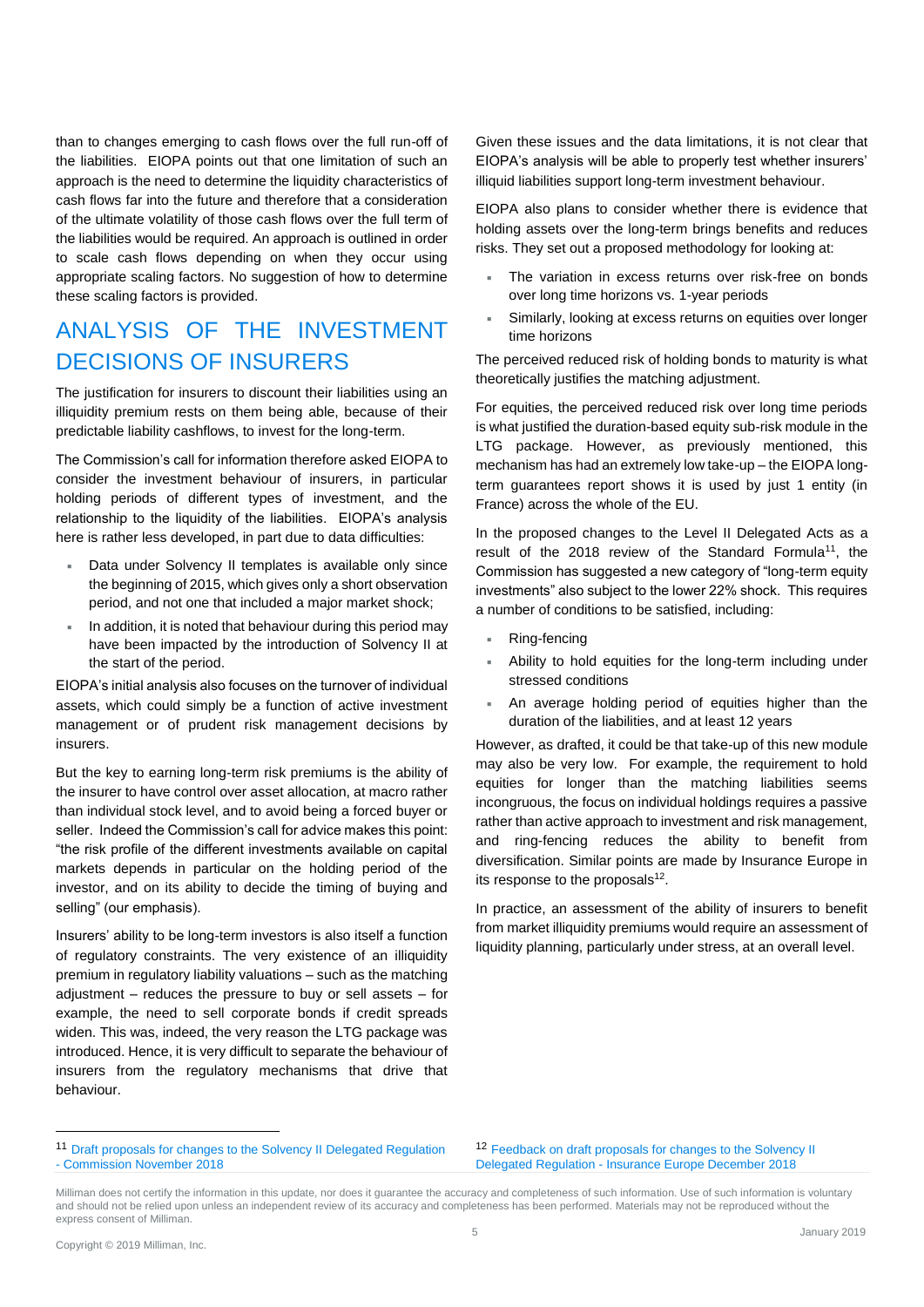## EIOPA ANALYSIS OF IFRS 17

EIOPA has published a separate paper $13$  that provides their assessment of the impact of IFRS 17 on financial stability and on the product design, and supply of and demand for insurance contracts and, in particular, provides some consideration of whether any elements of Solvency II could be leveraged for use under IFRS 17.

Its analysis indicates that the overarching principles of both the matching adjustment and volatility adjustment may be acceptable in the context of IFRS 17 and, in particular, that the approach to deriving the risk-free term structure of interest rates would fall under the bottom-up approach and the volatility adjustment and matching adjustment would fall under the topdown approach. It also comments, however, that there are some slight differences between the requirements of IFRS 17 and Solvency II that may mean that some adjustments are required in order to leverage these components for IFRS reporting, where material.

Although not explicitly mentioned in the EIOPA paper, a few of the areas that may not be considered to be appropriate include:

- The ultimate forward rate approach to extrapolation of the risk-free term structure beyond the last liquid point. IFRS 17 requires firms to derive discount rates from observable market data and therefore any extrapolation method may require a careful assessment relative to the requirements.
- The ultimate forward rate as derived by EIOPA for any specific currency. As this was on the of the long-term guarantee measures under Solvency II, this is not strictly market consistent nor is it derived directly from observable market data.
- The use of a market-wide representative portfolio of assets to derive a liquidity adjustment as in the volatility adjustment calculation. IFRS 17 requires that discount rates are derived based on the characteristics of the liability cash flows and not the assets used to back those liabilities. In addition, the volatility adjustment might be considered more as a volatility dampener rather than a liquidity adiustment.
- The parameters, as derived by EIOPA, for the adjustment for credit risk in the matching adjustment calculation. For such a top-down approach, an entity would need to make a credit risk deduction that is representative of the relevant group of insurance contracts and this would not necessarily be equivalent to the EIOPA-derived rates.

This list is by no means exhaustive. A number of other considerations would need to be made before applying any Solvency II measures to IFRS 17 disclosures, both from a compliance perspective but also from an optimisation perspective.

Milliman has previously published a paper<sup>14</sup> that considers the use of discount rates in IFRS 17 and covers areas including the derivation of rates at long durations, the use of illiquidity premiums and a comparison to the methods available in Solvency II.

### **CONCLUSION**

The LTG measures and measures on equity risk were developed as a regulatory measure, largely driven by political forces, in order to dampen the balance sheet volatility that arises as a result of applying market-consistent measurement techniques. The theoretical justification for adding a premium to the discount rate for so-called "illiquid liabilities" may not have been given the same level of focus.

At this stage, this paper from EIOPA is very much an information gathering exercise, with a number of key limitations particularly with regards to data, but it may give an indication of the direction of travel for EIOPA's upcoming full review of Solvency II.

The paper seems to be trying to determine whether a theoretical justification can be given for including such a illiquidity premium, whilst setting out some possible approaches for measuring what any premium may be.

As discussed previously, the existing LTG measures and measures on equity risk were designed and calibrated more for their impact on the volatility of insurers' balance sheets than on a theoretically justified market consistent approach. Given this, in the forthcoming review there may be a desire to move away from these measures particularly given the low take-up of a number of the measures and the simplification it would bring. Brexit may also add further fuel to the fire given that the UK is, by far, the industry that is most reliant on the matching adjustment, for example.

IFRS 17 looks to be trying to adopt a more theoretically justified market-consistent approach whilst not really providing any guidance on how to go about deriving a market-consistent illiquidity premium. Some of the approaches outlined in this paper may act as some level of guidance for firms looking at this problem from an IFRS 17 perspective.

At the core of it, the ability of insurers to be able to continue to meet its obligations during times of stress without being forced to sell assets at a loss is the true test. This puts an emphasis on liquidity planning and ensuring sufficient liquidity is available under a range of stressed conditions.

### <sup>14</sup> [IFRS 17 Discount Rates -](http://www.milliman.com/uploadedFiles/insight/2018/IFRS-17-Discount-Rates.pdf) Milliman (2018)

<sup>13</sup> [EIOPA's analysis of IFRS 17 -](https://eiopa.europa.eu/Publications/Reports/EIOPA-18-717_EIOPA_Analysis_IFRS_17_18%2010%202018.pdf) October 2018

Milliman does not certify the information in this update, nor does it guarantee the accuracy and completeness of such information. Use of such information is voluntary and should not be relied upon unless an independent review of its accuracy and completeness has been performed. Materials may not be reproduced without the express consent of Milliman.